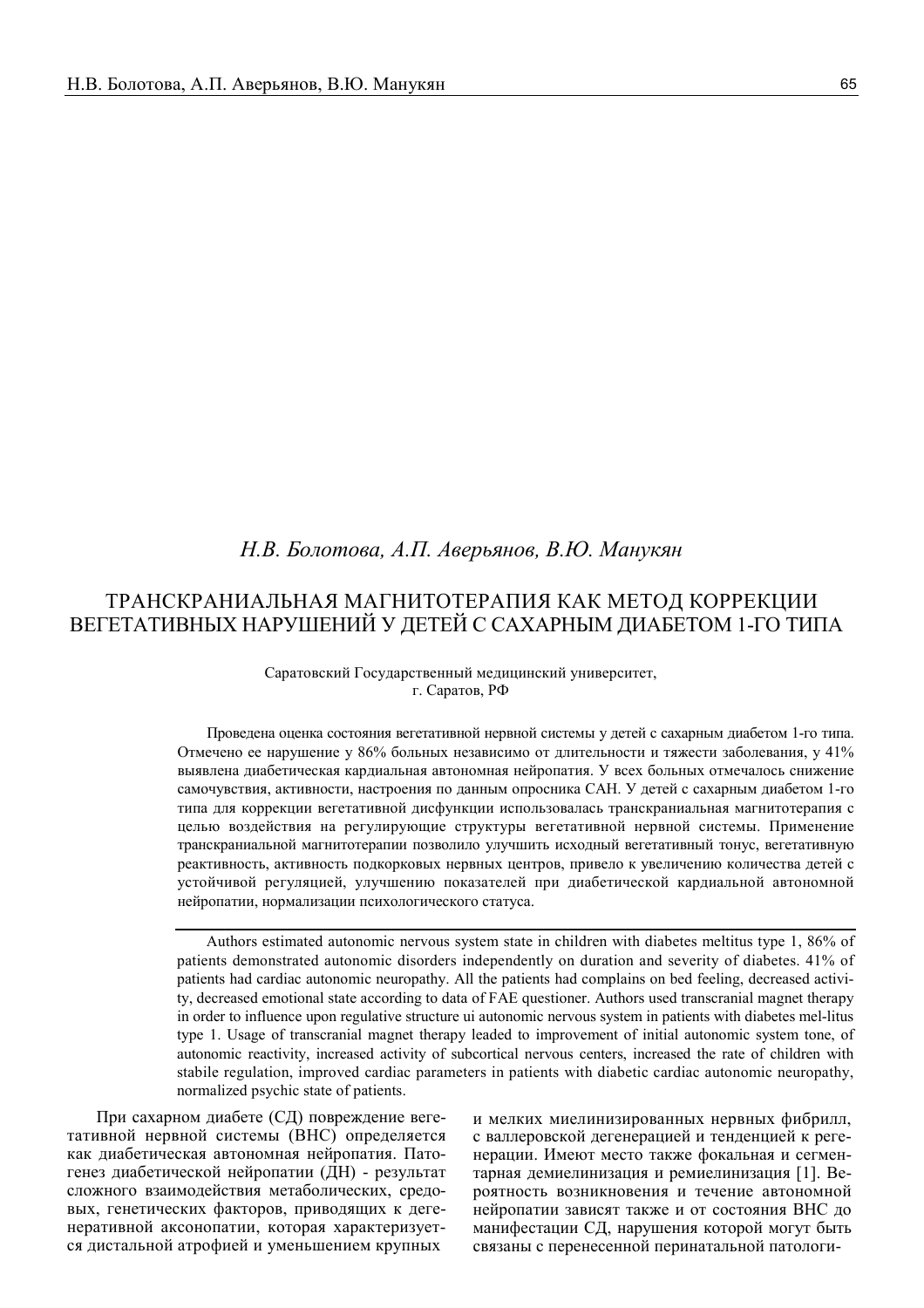ей, отягощенной наследственностью, соматическими заболеваниями. Возможно, поэтому субклинические формы заболевания находят свое проявление на самых ранних стадиях заболевания [2, 3].

Центром регуляции автономной нервной системы является гипоталамус. Его функция регулируется многочисленными связями с корой, таламусом, базальными ядрами, стволом мозга, спинным мозгом. Эти связи позволяют выполнять гипоталамусу координирующую роль в поддержании внутренней среды организма, необходимой лля его жизнелеятельности [1]. Можно предположить, что коррекция вегетативных нарушений возможна через воздействие на гипоталамус и высшие отделы ЦНС. Одним из таких методов коррекции может быть общая магнитотерапия воздействие низкоинтенсивным магнитным полем на организм с целью синхронизации работы различных его систем [4]. Аналогом общей магнитотерапии является транскраниальное воздействие магнитным полем на ЦНС, включая гипоталамус. При этом воздействие осуществляется на гораздо более ограниченный объем тканей. Транскраниальная магнитотерапия (ТкМТ) повышает устойчивость организма к неблагоприятным факторам внешней среды, расширяет его компенсаторные возможности [4], оказывает положительное действие при гипоталамическом синдроме пубертатного периода [5, 6], обладает иммунокорригирующим действием [7]. В связи с этим, целью настоящей работы является выявление частоты и особенностей нарушений ВНС у детей с СД 1-го типа и оценка эффективности ТкМТ в коррекции вегетативной дисфункции.

### Материалы и методы исследования

Обследовано 100 детей (53 мальчика и 47 девочек) с СД 1-го типа в возрасте от 7 до 17 лет, из них 15 детей с впервые выявленным СД (1-я группа), у 48 детей длительность заболевания составила от 1 года до 5 лет (2-я группа), у 37 детей - более 5 лет  $(3-x$  группа).

Всем детям проводили стандартное комплексное клинико-лабораторное обследование, необходимое для оценки степени компенсации углеводного обмена с определением гликемического и глюкозурического профилей, а также гликозилированного гемоглобина (HbA1c,%) на анализаторе «Bio Rad» фирмы «DIAS-ТАТ» (США) стандартизированными наборами.

Состояние ВНС оценивали с помощью показателей, полученных при проведении ритмокардиографии (РКГ): исходный вегетативный тонус (ИВТ) - по индексу напряжения (ИН) регуляторных систем в горизонтальном положении [8]; вегетативная реактивность (BP) - по соотношению ИН в вертикальном положении к ИН в горизонтальном положении; устойчивость регуляции - по коэффициенту вариации (Кв), ИН, М (RRсред), данным автокорреляционного анализа в горизонтальном положении; активность подкорковых нервных центров (АПНЦ) - по данным спектрального анализа амплитуле лыхательных волн (АЛВ), амплитуле медленных волн первого и второго порядка (АМВ1 и АМВ2) в горизонтальном положении [9].

Для диагностики кардиальной автономной нейропатии применяли модифицированную методику, основанную на проведении РКГ с последующим анализом вариабельности сердечного ритма (ВСР) по стандартным показателям: 1) Дельта-Х при спокойном дыхании; 2)  $\Delta X$ при глубоком дыхании; 3) коэффициент RR30/RR15; 4) реакция систолического АЛ после смены горизонтального вертикальное (по отношению положения на систолическому АД в покое) [10, 11].

Диагноз кардиальной автономной нейропатии верифицировали при наличии минимум двух аномальных результатов тестов из 4: 1) АХ при спокойном дыхании  $\leq 0.15$  c; 2)  $\Delta X$  при глубоком дыхании  $\leq 0.20$  c; 3) коэффициент RR30/RR15 <1,04; 4) снижение систолического АД после смены горизонтального положения на вертикальное (по отношению к систолическому АД в покое) более чем на 10 мм рт. ст. (рац. предложение №2545 от 05.06.2003, Саратовский государственный медицинский университет).

Также учитывали показатели спектрального анализа ритма. Наличие автономной нейропатии диагностировали при снижении амплитуды высокочастотной (АДВ - менее 0,040 с) и/или низкочастотной (АМВ1 -менее 0,020 с) части спектра [9].

Всем детям проводили оперативную оценку самочувствия, активности и настроения с помощью опросника САН [12]. Оценки, превышающие 4 балла, говорят о благоприятном состоянии пациента, оценки ниже 4 баллов свидетельствуют об обратном. По данным авторов методики, нормальная оценка состояния лежит в диапазоне 5,0±1,0 баллов.

ТкМТ проводили с помощью аппарата «Амо-Атос» и приставки «Оголовье» (Рег. уд. МЗ РФ № ФС 0222004, 1074-05). Приставка состоит из двух полуцилиндрических излучателей бегущего переменного магнитного поля, расположенных битемпорально, со встроенным рядом соленоидов, последовательно переключаемых с заданной частотой. Терапию проводили в положении сидя, начиная с частоты 1 Гц при продолжительности процедуры 7 мин, напряженность поля 10-30 мТл. Затем постепенно увеличивали частоту и продолжительность процедуры до 10 Гц и 12 мин соответственно, с целью адаптации к данному физическому фактору и исключения индивидуальной непереносимости. Общее количество процедур - 10. Бегущее магнитное поле обладает большей проникающей способностью, не вызывает привыкания, оказывает динамичное воздействие, что является оптимальным для организма, поскольку все процессы в организме носят динамичный характер. Нами использовались частоты. которые ЯВЛЯЮТСЯ резонансными для естественных физиологических частот человеческого организма. Это частота альфа-ритма ЭЭГ (8-12 Гц) и частота сердечного ритма (1 Гц). Указанная величина магнитной индукции (10-30 мТл) позволяет обеспечить достаточную глубину проникно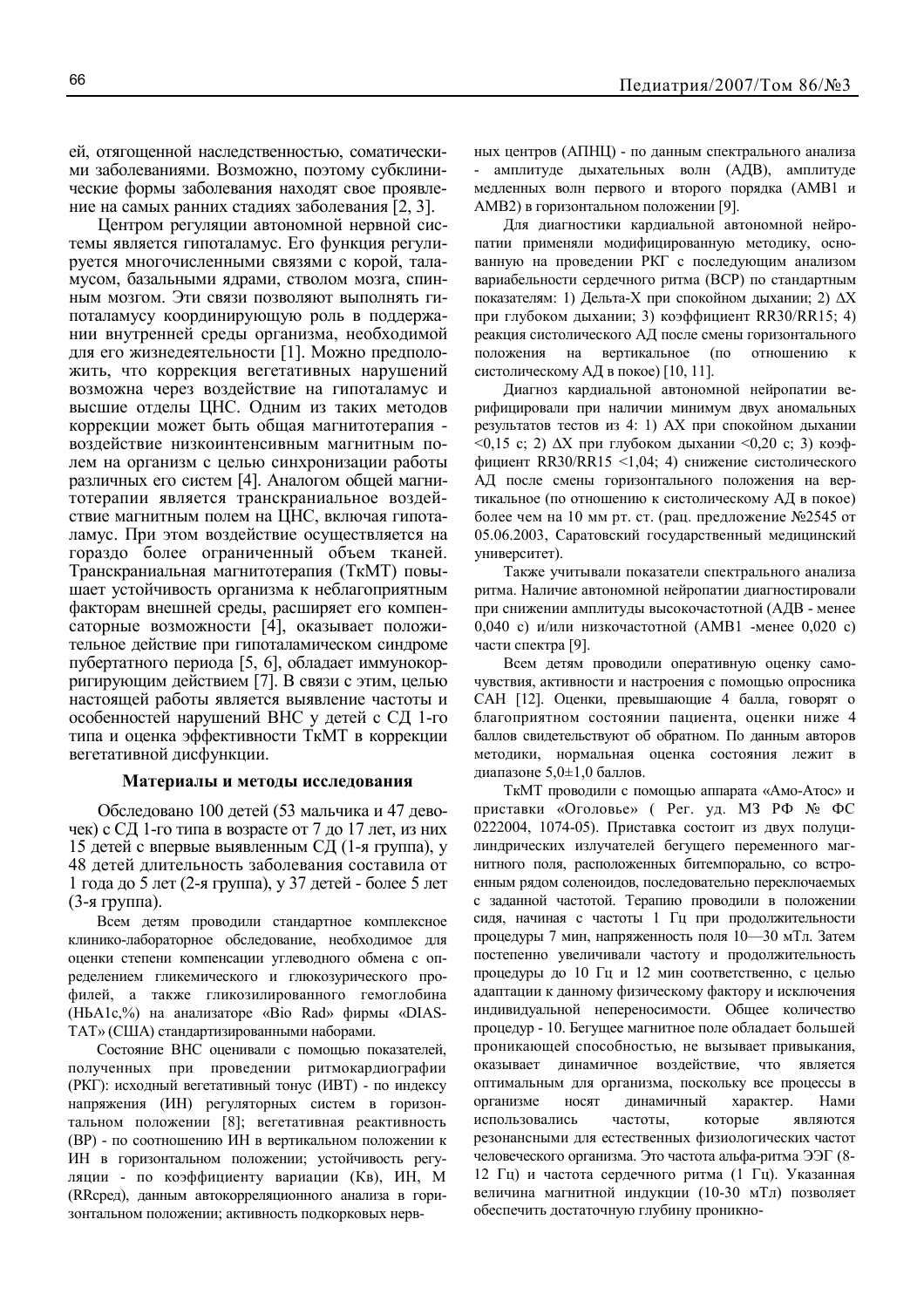вения магнитного поля при воздействии на глубинно расположенные диэнцефальные структуры мозга. Курс магнитотерапии, включающий 10 сеансов, является физиотерапевтическим курсом, необходимым для получения стойкого лечебного эффекта.

Полученные данные статистически обрабатывали при помощи программного пакета XLStatistics version 4.0 (Rodney Carr, Австралия, 1998). Для сравнения распределения качественных показателей в исследуемой группе детей использовали точный критерий Фишера. Достоверным считали уровень значимости при р<0,05.

#### Результаты и их обсуждение

По данным раннего анамнеза детей, асфиксия в родах выявлена у 14, родовая травма - у 24, недоношенность - у 18. С диагнозом перинатального поражения ЦНС у невропатолога в течение 1-го года жизни находились 58 детей. До заболевания СД низкая физическая активность отмечалась у 52 детей, 22 жаловались на головные боли, утомляемость, затруднения в учебе. Эмоциональная лабильность была характерна для 52 детей. При объективном обследовании детей с СД средние показатели физического развития отмечены у 51% пациентов, ниже среднего - у 44%, выше среднего - у 5%. Подкожно-жировой слой был выражен слабо у 46% детей, умеренно - у 51%, избыточно - у 3%.

У 18% детей, больных СД, констатирована задержка полового развития, у 25% выявлено увеличение щитовидной железы.

Проведен анализ мониторинга гликемии в изученной группе детей. Глюкометры имели 72 ребенка (72%), из них пользовались регулярно - 20, эпизодически - 35, казуистически - 17. Остальные пациенты использовали визуальные средства контроля гликемии.

Средние показатели гликемии в 1-й группе детей составили 9.2±1.1 ммоль/л. доза инсулина - $0, 5-0, 8$  ЕД/кг/сутки, а уровень HbAlc 8.48  $\pm 1,38\%$ . 60% пациентов регулярно использовали индивидуальные средства самоконтроля. При углубленном обследовании у одного ребенка выявлено наличие диабетической нефропатии в виде альбуминурии по данным микраль-теста (50 мг/сут) и повышение клиренса по эндогенному креатинину по данным пробы Реберга (до 140 мл/мин).

Средние показатели гликемии у детей 2-й группы составляли  $10,1\pm1,7$  ммоль/л, суточная доза инсулина - 0,7-0,9 ЕД/кг, а уровень HbAlc -9,6 $\pm$ 1,45%. Только 31,3% детей регулярно использовали современные средства самоконтроля. У12 детей выявлена диабетическая нефропатия (микроальбуминурия 30—300 мг/сут, повышение клиренса по эндогенному креатинину до  $160\pm10$  мл/мин), у 36 детей - диабетическая полинейропатия (снижение нервной проводимости по периферическим нервам и замедление времени ахиллова рефлекса), а у 10 пациентов - диабетическая ретинопатия (изменения на глазном дне в виде, извитости сосудов,

резкого сужения артерий и артериол, расширения вен, микроаневризм).

В 3-й группе детей, страдающих СД более 5 лет, показатели гликемии составляли  $13,8\pm$ 1,2 ммоль/л, доза инсулина - 0,8-1,2 ЕД/кг/сутки, а уровень HbAlc - 12,67 $\pm$ 1,9%. Лишь 21,6% детей регулярно использовали средства самоконтроля. Были выявлены следующие поздние осложнения СД: у 16 детей имелась диабетическая нефропатия (альбуминурия от 30 ло 300 мг/л. снижение клиренса по эндогенному креатинину до 70±10 мл/мин), диабетическая полинейропатия (резкое угнетение рефлексов и выраженные изменения периферических нервов в виде замедления сенсорной и моторной проводимости при электрофизиологическом обследовании) - у 35 детей, у 14 детей - диабетическая ретинопатия (изменения на глазном дне в виде преретинальных и ретинальных кровоизлияний, аневризм, новообразованных сосудов), а у 3 детей отмечено помутнение хрусталика.

В результате обследования у 86 детей (86%) по данным ИВТ, ВР, устойчивости регуляции, АПНЦ отмечалась вегетативная дисфункция, у 41 ребенка (41%) была установлена лиабетическая кардиальная автономная нейропатия (ДКАН), у 14 детей (14%) признаков вегетативной дисфункции обнаружено не было.

Признаки ДКАН выявлены у 17 пациентов из 48 (35,4%) с давностью СД от 1 года до 5 лет (2-я



пов динамичности и резонансное™, что обеспечивает оптимизацию лечения.



**Оголовь** "В педиатрии аппарат показан при поражениях периферической нервной системы, включая диабетические полинейропатии и перинатальное поражение

Пациент с пр.

- шейного отдела позвоночника у новорожденных при поражениях суставов и сосудов конечностей
- при заболеваниях бронхо-легочной системы
- при вегетативных дисфункциях и нейроэндокринных нарушениях (с приставкой "Оголовье") - ожирении, цефалгиях, гипотапамическом синдроме пубертатного периода
- при функц-ых заболеваниях желудочно-кишечного тракта для повышения адаптационно-приспособительных резервов
- организма часто болеющих детей

»» » Технические характеристики

Величина магнитной индукции на поверхности излучателей аппарата "AMO-ATOC" -круглого - 33 мТл, -призматического - 45 мТл, - "Оголовья" - 45 мТл. -для новорожденных-1.5 мТл Лиалазон частот молуляции магнитного поля аппарата -1 -16 Гц.

Фирма-производитель 000 ТРИМА", 410033 г. Саратов, ул. Панфилова.1 Ten. (8452) 450-215,340411. E-mail: trima@overta.ru Web: www.trima.ru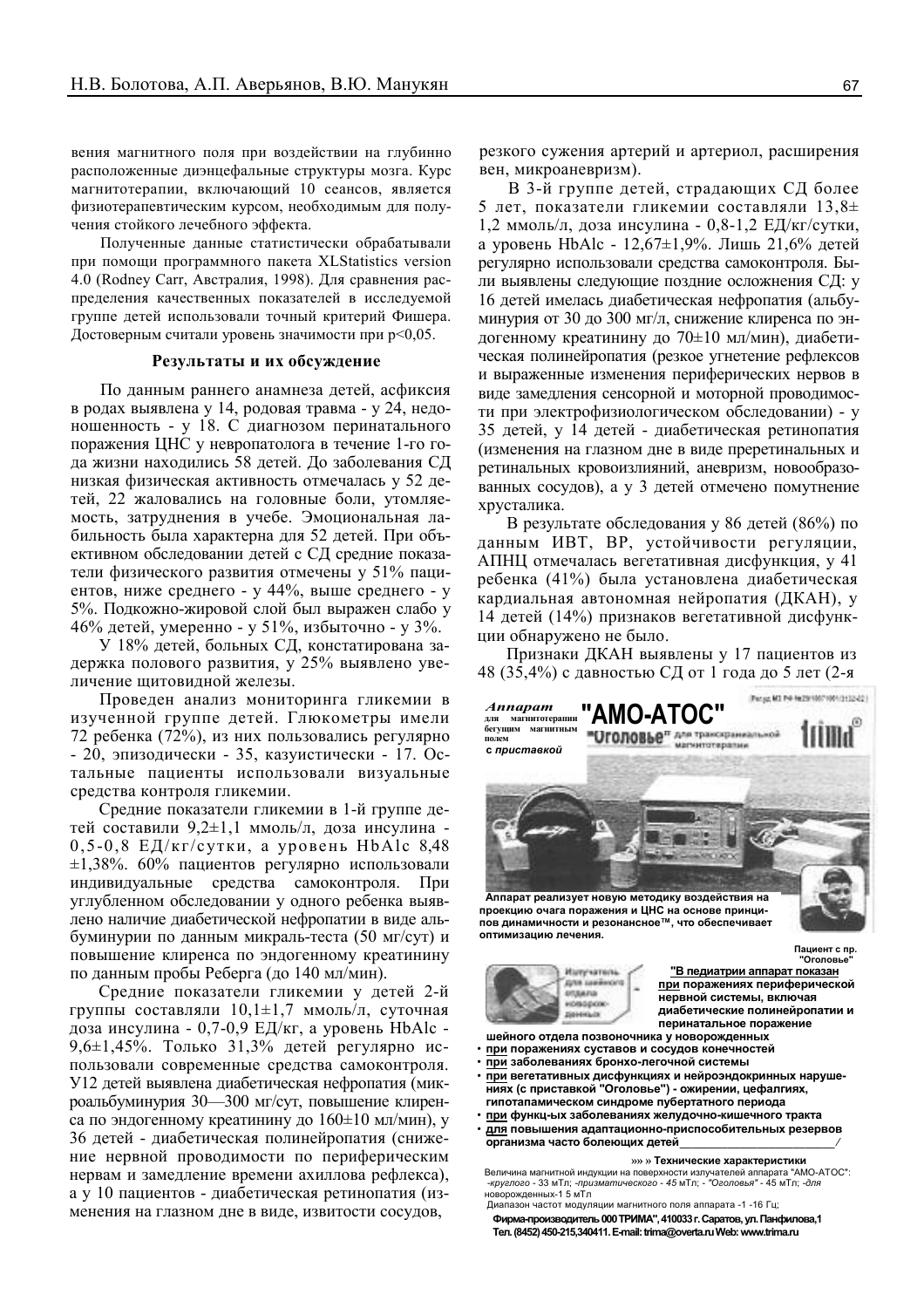группа) и у 24 пациентов из 37 (64,9%) с длительностью заболевания более 5 лет (3-я группа). У детей с впервые выявленным СД (1-я группа) признаков ДКАН не отмечалось. При длительности заболевания до 5 лет патологическое значение имели 4 показателя (ДХ при глубоком дыхании, коэффициент RR30/RR15, AДB, AMB1), в то же время у детей с давностью заболевания более 5 лет все б показателей имели значения, характерные для ДКАН.

Нарушение ИВТ. ВР. устойчивости регуляции, АПНЦ отмечалось во всех группах детей независимо от длительности СД и наличия ДКАН: у 9 детей из 15 (60%) с впервые выявленным СД, у 42 детей из 48 (87,5%) с давностью заболевания от 1 года до 5 лет, у 35 детей из 37 (94,6%) с длительностью заболевания более 5 лет.

С целью коррекции вегетативных нарушений было проведено два курса ТкМТ по методике, описанной выше, с интервалом в 3 мес.

На фоне проведенной ТкМТ отмечалось улучшение вегетативного статуса детей.

Преобладающим вариантом ИВТ до лечения являлась ваготония - у 38 из 86 (44,2%) детей. Эйтония и симпатикотония отмечалась с одинаковой частотой - 27,9% (рис. 1). После ТкМТ число детей с эйтонией увеличилось до 45,3% (39 из 86 детей) - за счет нормализации ИВТ у 7 пациентов из 24 с исходной симпатикотонией и у 8 из 38 детей с исходной ваготонией.

До лечения у большинства детей (у 49 из 86 пациентов - 57%) имелась гиперсимпатикотоническая ВР, что свидетельствовало о перенапряжении регуляторных систем (рис. 2). После курсов ТкМТ количество детей с гиперсимпатикотонической вегетативной реактивностью уменьшилось с 57% до 45.3%. возросло количество детей с нормальной вегетативной реактивностью: до лечения - у 25 пациентов -(29%), после лечения - у 38 пациентов (44,2%).

У 50% больных (43 ребенка из 86) отмечалась дисрегуляция с преобладанием симпатического и парасимпатического отделов ВНС, устойчивая регуляция - у 37 (43%) детей (рис. 3). После лечения



Рис. 1. Частота выявления различных типов ИВТ у наблюдаемых больных до и после лечения. 1-й столбик эйтония, 2-й столбик - симпатипотония, 3-й столбик ваготония; \* р=0,008; здесь и на рис. 2 и 3: 1 - до лечения, 2 после лечения



Рис.  $\overline{2}$ . Частота ТИПОВ выявления различных вегетативной реактивности у наблюдаемых больных до и после лечения.

\* р=0,019; 1-й столбик - нормальная ВР, 2-й - столбик гиперсимпатикотоническая ВР, 3-й столбикасимпатикотоническая ВР.



Рис. 3. Частота выявления различных типов устойчивости регуляции у наблюдаемых больных до и после лечения.

\* p=0,048; \*\* p=0,016; 1-й столбик - устойчивая регуляция, 2й столбик - лисрегуляция с преобладанием симпатического отдела ВНС, 3-й столбик - переходный процесс, 4-й столбик дисрегуляция с преобладанием парасимпатического отдела BHC.

51 пациент (59,3%) имел устойчивую регуляцию, реже встречалась дисрегуляция с преобладанием парасимпатической нервной системы (у 36% - до лечения, у 24,4% - после лечения).

У 43 из 86 (50%) детей изначально отмечалось усиление АПНЦ. Только 25 (29,1%) обследованных имели нормальную АПНЦ. После проведенной ТкМТ количество детей с нормальной АПНЦ увеличилось до 36 (41,9%) преимущественно за счет снижения числа пациентов с исходно усиленной АПНЦ (39,5% после лечения).

У 1/5 части больных, имеющих ДКАН, наряду с нормализацией ИВТ, ВР, устойчивости регуляции, АПНЦ, отмечалась тенденция к улучшению показателей, характерных для ДКАН: нормализовались АХ при спокойном дыхании (с 0,14 с исходно до 0,17 с после лечения при норме более 0,15 с), коэффициент RR30/RR15 (с 0,97 исходно до 1,1 после лечения при норме более 1,04), увеличилась АДВ (с 0,023 с исходно до 0,034 с при норме более 0,040 с).

При применении ТкМТ ни у одного больного побочных эффектов не отмечалось.